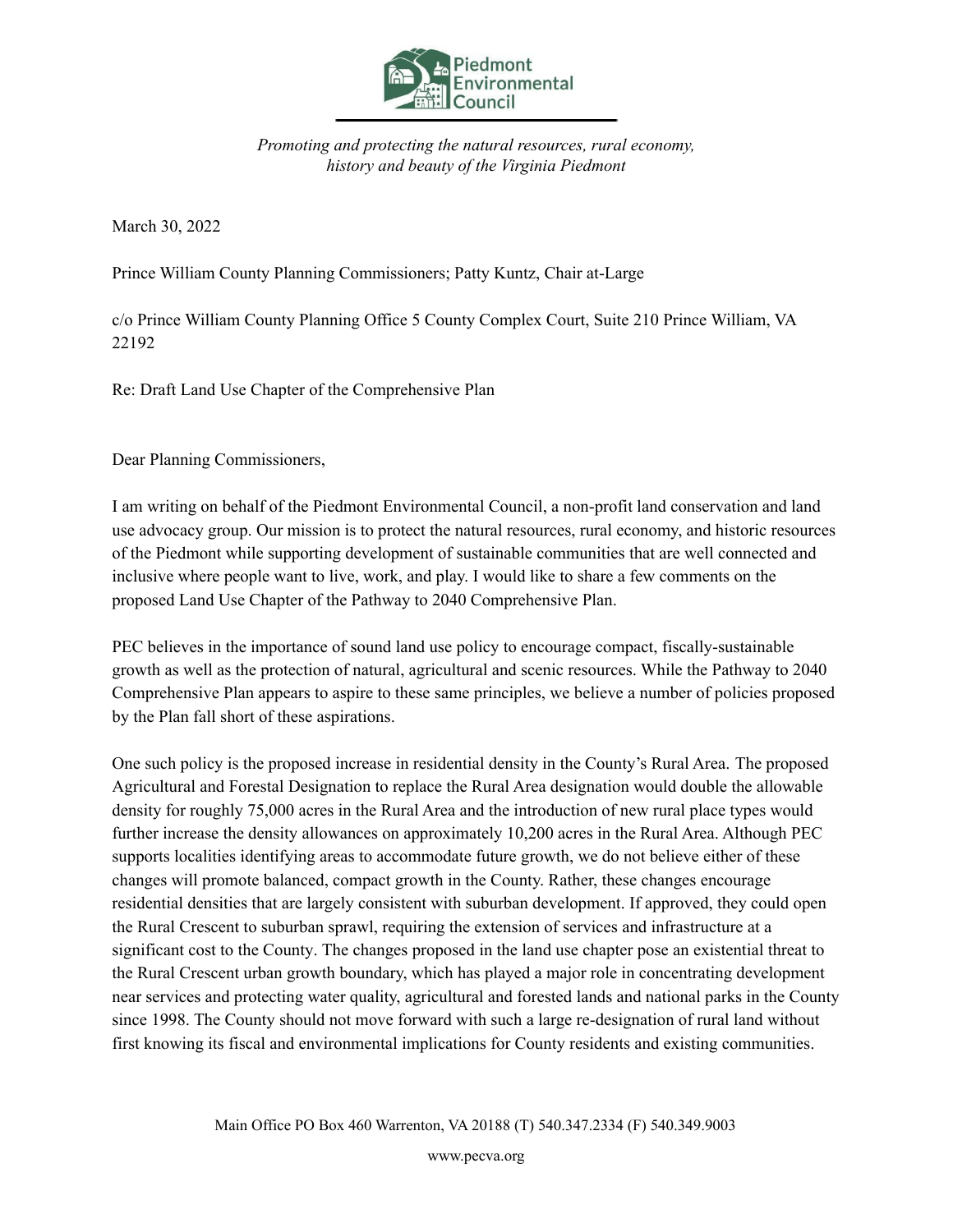Another policy is the designation of approximately 1,800 acres of land in the Rural Area along Rt. 28 in Nokesville for Industrial Employment use. We believe that this is an arbitrary land use designation, unfounded by community outreach or data, that would further encroach into the rural area and significantly increase traffic, particularly truck traffic, on Rt. 28. The surrounding area is rural and Rt. 28 is currently only 2 lanes with plans to remain 2 lanes in Fauquier County. To support the traffic generated by the envisioned development, costly road improvements would be needed not only in Prince William but also adjacent Fauquier County. In addition, some adjacent property owners are on wells and conducting farming operations that might be impacted by certain industrial activities/uses. More information about traffic implications and impacts to adjacent property owners is needed before including such a substantial land use change in Prince William's Comprehensive Plan. A drastic land use change such as this would significantly alter the rural character of the area, impacting the Rt. 28 corridor, surrounding residents, and the agricultural economy of Nokesville. Outreach specifically to Fauquier County regarding traffic implications and the Nokesville community regarding land use implications should be done prior to adopting such a major land use change.

We believe it is important that the County seek out opportunities to retain and build new affordable housing in places that have good access to employment opportunities, services, and public transportation. Although the plan recognizes this need in various places and incorporates it into the strategies and policies, there seems to be a disconnect between what is written and the land use changes proposed. Extending County services and infrastructure to new rural areas and with densities of 1 house per 5 acres or even quarter acre lots in rural hamlets is not a solution for affordable housing. If housing is going to be built, affordable housing should be included, but it is not a sustainable location for growth and does not provide easy access to needed employment, services, or transportation. There are ample opportunities for the County to expand its affordable housing stock within the development area. Opportunities such as transit-connected activity centers or mixed use centers designated on the long-range land use map are ideal locations to offer additional density to developers in exchange for higher percentages of affordable housing. In addition, there are infill and redevelopment opportunities which, done well, could tremendously enhance and benefit surrounding communities.

Anticipated Board of Supervisors decisions for the Comprehensive Plan Update, the Data Center Overlay District, and the Prince Wiliam Digital Gateway comprehensive plan amendment are all slated for May 2022. If the Comprehensive Plan is in fact the overarching document guiding the County's growth, we believe any decisions regarding the Data Center Overlay Zone and the Digital Gateway should be delayed until the comprehensive plan update is complete. The County is further deviating from its planning process by considering a high number of landowner requests for changes to their long range land use designation, many of which are to accommodate data center development. By moving forward on all of these proposals in tandem, in an effort to accommodate the speculative interests of developers, the County is undermining its own planning process and eroding the public's trust in it.

www.pecva.org